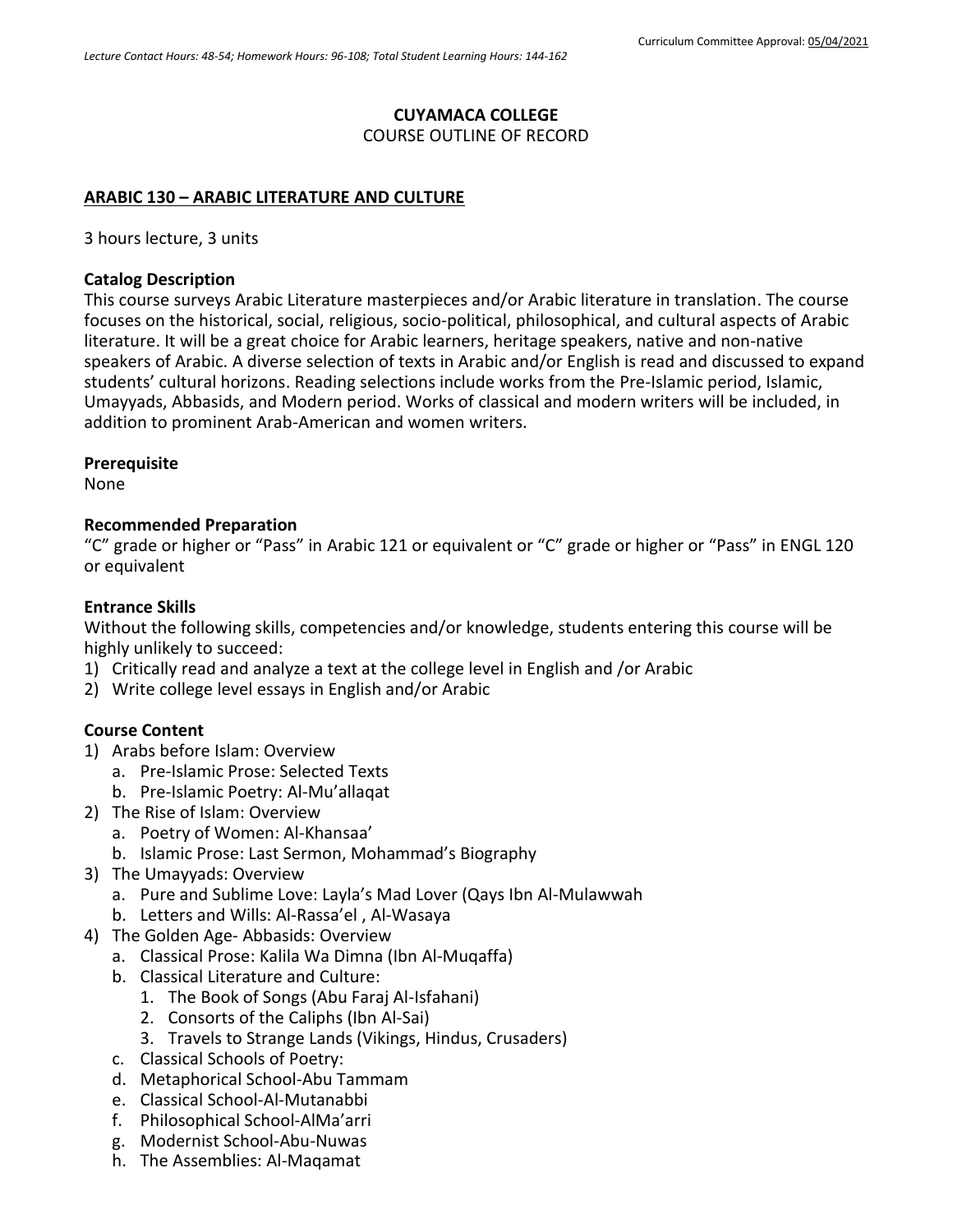- i. Islamic Philosophy: Ibn Sina (Avicenna)
- j. Mysticisim (Sufism): (Al-Ghazali, Ibn- Arabi)
- 5) Pre-Modern: Overview
	- a. The Folkloric Tradition: The Arabian Nights, National Heroes (Antarah Ibn Shaddad)
	- b. Andalusi Literature: Ibn Hazm of Cordoba, Muwashahat
	- c. Philosopy of History: Al-Muqaddimah (Ibn Khaldoun)
- 6) Modern Period: Overview
	- a. Arab American Literature
		- 1. Early 20<sup>th</sup> Century Representation-Gibran Khalil Gibran
		- 2. Arabs in the Us After 9/11- Randa Jarrar,
		- 3. Gender, Religion, and Citizenship (Carol Fadda-Conrey)
	- b. Voices of Women- Latifah al Zayyat (The Open Door)
	- c. Critical Thoughts on Culture
	- d. Criticism Literature
	- e. Political Movements
	- f. Autobiographies
	- g. Modern Novel
	- h. Modern Poetry

# **Course Objectives**

Students will be able to:

- 1) Identify cultural standards, themes and stylistic characteristics of major literary works of Arabic literature and/or translated literature.
- 2) Identify the literary forms used at different times and recognize how the various forms represented the cultural status of the period.
- 3) Identify and apply literary terms and ideas related to the content and period studies, in discussions and in writing.
- 4) Identify, discuss, and analyze literature of women writers and Arab-American writers.
- 5) Identify, discuss, and analyze Arabic literature of different areas and cultures.
- 6) Interpret, analyze, and critique literary works against a background of the cultural, historical, social and philosophical developments of time period and location.
- 7) Critically analyze and make connections between the literature and the time period.
- 8) Analyze and understand the specific formal and thematic characteristics of the major writers studied.
- 9) Write critical analysis essays, stating a thesis and supporting it with information within the text and from sources.

# **Method of Evaluation**

A grading system will be established by the instructor and implemented uniformly. Grades will be based on demonstrated proficiency in subject matter determined by multiple measurements for evaluation, one of which must be essay exams, skills demonstration or, where appropriate, the symbol system.

- 1) Written and oral exams that measure the student's ability to identify cultural standards, themes and stylistic characteristics, identify literary forms used in different periods; correctly use literary terms and ideas.
- 2) Essays that measure the student's ability to critically interpret and analyze literary works from cultural, historical, social and philosophical perspectives, and analyze specific formal and thematic characteristics of major writers studied.
- 3) Final exam that measures the student's ability to critically analyze works and authors studied utilizing support from the text.
- 4) Reading journals and oral participation in discussions that measure the student's ability to identify cultural standards, themes, stylistic characteristics and literary forms used in different types of Arabic literature.
- 5) Group and individual projects.